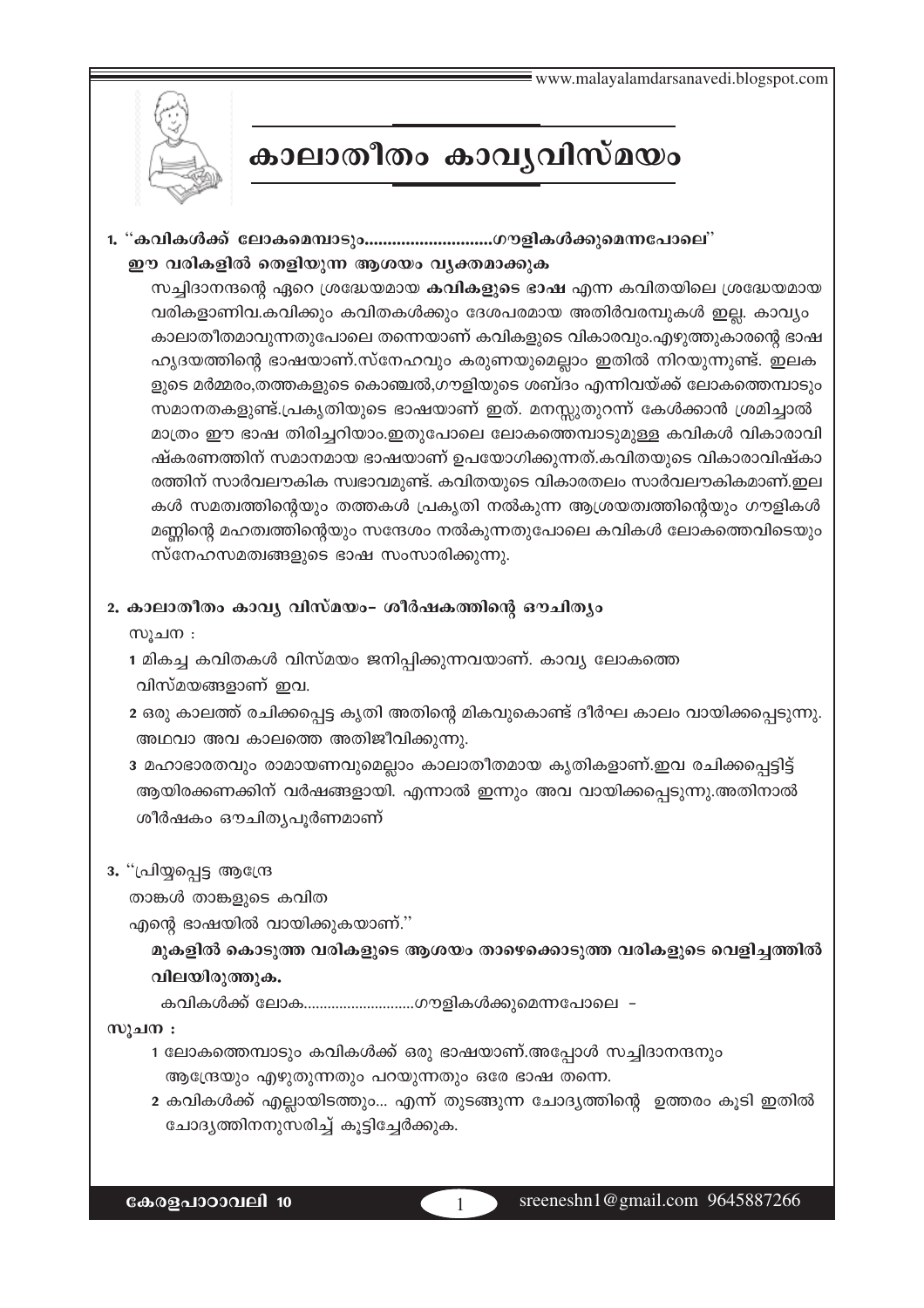www.malayalamdarsanayedi.blogspot.com



# ലക്ഷ്മണ സാന്ത്വനം

എഴുത്തച്ഛൻ-മലയാളഭാഷയുടെ പിതാവ്

- പതിനാറാം നൂറ്റാണ്ടിന്റെ ഉത്തരാർദ്ധത്തിൽ ജീവിച്ചു.
- പാട്ട്,മണിപ്രവാളം,നാടോടി വാമൊഴി എന്നിങ്ങനെ മൂന്ന് കൈവഴികളായി ഒഴുകിയ മല യാളഭാഷയെ ഏകീകരിച്ചു.
- മലയാള ലിപി പരിഷ്കരിച്ചു.  $\bullet$
- ഭക്തി പ്രസ്ഥാനത്തിലൂടെ ജനങ്ങളെ ഏകീകരിച്ചു.  $\bullet$
- വ്യക്തമായ കാവ്യലക്ഷ്യങ്ങളുണ്ടായിരുന്നു. ൙
- പഞ്ചഭൂതങ്ങൾ മണ്ണ്,വെള്ളം,വായു,തീ,ആകാശം  $\sigma$
- ഷഡ്ദോഷങ്ങൾ കാമം,ക്രോധം,ലോഭം,മോഹം,മദം,മത്സരം-ഇവ മോക്ഷത്തിന് തടസ്സ œ മുണ്ടാക്കുന്നവയാണ്.

# പാഠഭാഗത്തിന്റെ ആശയം

#### വത്സ! സൗമിഹ്രേ.......നിർണയമെങ്കിലുമൊന്നിതു കേൾക്ക നീ

പ്രിയ്യപ്പെട്ടവനേ, അങ്ങേ അറ്റം മഹത്ത്വമതിയും വിശുദ്ധയുമായ സുമിത്രാ മാതാ വിന്റെ മകനേ,എടുത്തു ചാട്ടവും കോപവും കൂടുതലുള്ള കൗമാര പ്രായത്തോടു കൂടിയ വനേ നീ നിന്റെ മത്സര ചിന്ത(ദേഷ്യം) വെടിഞ്ഞ് എന്റെ വാക്കുകൾ കേൾക്കണം.

നിന്റെ ഈ വരവിന്റെ തത്ത്വം അഥവാ യുക്തി എന്താണെന്ന് എനിയ്ക്ക് നീ പറയു ന്നതിനു മുമ്പേ മനസ്സിലായി.നിന്റെ മനസ്സിൽ നിറയെ എന്നോടുള്ള ശക്തമായ വാത്സല്യ

മാണ്.അത്രയും ശക്തമായ വാത്സല്യം എന്നോട് മറ്റാർക്കും തന്നെയില്ല. മാത്രമല്ല നീ വിചാരിച്ചാൽ നടക്കാത്തതൊന്നുമില്ല എന്നത് തീർച്ചയാണ്. എങ്കിലും ഞാൻ പറയുന്നത് നീ കേൾക്കണം.

#### ദൃശ്യമായുള്ളൊരു.........യുക്തമതല്ലായ്കിലെന്തതിനാൽ ഫലം.

ഈ കാണുന്ന രാജ്യം,ദേഹം മുതലായവയും ലോകവും മുഴുവൻ ധാന്യവും ധനവും സത്യമാണെങ്കിൽ മാത്രമേ ഇതെല്ലാം നശിക്കുമ്പോഴുള്ള നിന്റെ പ്രയാസത്തിന് യുക്തിയുള്ളു(എന്നാൽ ഇതെല്ലാം തന്നെ നശിക്കുന്നതാണ്. അതുകൊണ്ടു തന്നെ നശിച്ചു "പോകുന്ന ഒന്നിനുമുകളിൽ അത്യാർത്തി കാണിച്ച് അവ വെട്ടിപ്പിടിച്ചതു കൊണ്ടു കാര്യമില്ല)

ഇത്രയും പറഞ്ഞതിനു ശേഷം മനുഷ്യന്റെ ജീവിതത്തിന് എന്തു സംഭവിക്കുന്നു എന്ന് രാമനിലൂടെ എഴുത്തച്ഛൻ വ്യക്തമാക്കുന്നു.

ഭോഗങ്ങളെല്ലാം ക്ഷണപ്രഭാ...........ആലോല ചേതസാ ഭോഗങ്ങൾ തേടുന്നു.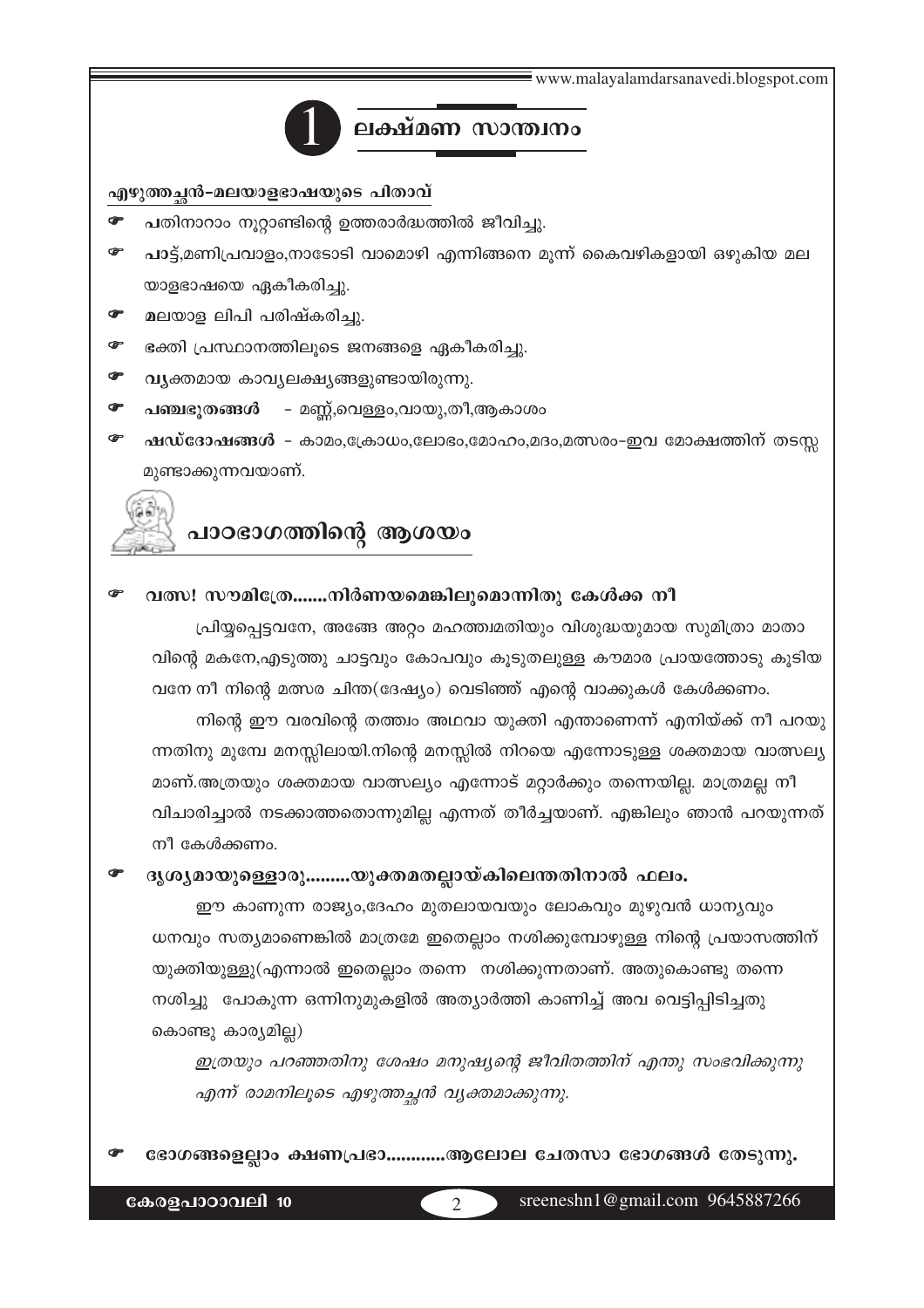www.malayalamdarsanavedi.blogspot.com

സുഖങ്ങളെല്ലാം മിന്നൽ പിണർ പോലെ സ്ഥിരമല്ലാത്തതാണ്. മിന്നൽ പിണർ പോലെ മനുഷ്യന്റെ ആയുസ്സും വളരെ വേഗത്തിൽ നഷ്ടമാകുന്നു. അഥവാ നശിക്കുന്നു.

ഈ വസ്തുത ചില ഉദാഹരണങ്ങളിലൂടെ തൊട്ടടുത്ത വരികളിലൂടെൽ വ്യക്തമാക്കു  $m<sub>k</sub>$ .

ചുട്ടുപഴുത്ത ഇരുമ്പിനുമുകളിൽ വീണ വെള്ളത്തുള്ളി വളരെ പെട്ടെന്ന് നശിച്ചു പോകുന്നതുപോലെ ക്ഷണനേരം കൊണ്ട് നശിക്കുന്നതാണ് മനുഷ്യ ജന്മം.

എന്നാൽ ഇതൊന്നും മനസ്സിലാക്കാതെ മനുഷ്യൻ എന്താണ് ചെയ്യുന്നത് എന്ന് എഴുത്തച്ഛൻ വൃക്തമാക്കുന്നു.

പാമ്പിന്റെ വായിൽ അകപ്പെട്ട തവള താൻ പാമ്പിന്റെ വായിൽ അകപ്പെട്ട് മരണത്തി ലേക്ക് പോവുകയാണ് എന്ന് ചിന്തിക്കാതെ തന്റെ താൽക്കാലിക സുഖമായ വിശപ്പുമാ റ്റൽ മാത്രം ലക്ഷ്യമാക്കി മുന്നിലൂടെ പറന്നുപോകുന്ന പ്രാണിയെ നാവു നീട്ടി പിടി ക്കാൻ നോക്കുന്നു. ഇതുപോലെ കാലമാകുന്ന പാമ്പിനാൽ വിഴുങ്ങപ്പെട്ട മനുഷ്യൻ തന്റെ ജീവീതത്തിന്റെ ഓരോ നിമിഷവും ഭൂതകാലത്തിലേക്ക് മാഞ്ഞു പോവുകയാ ണെന്ന് ചിന്തിക്കാതെ അസ്ഥിരമായ മനസ്സോടെ ഒന്നിലും തൃപ്തി വരാതെ സുഖങ്ങൾ തേടി കൊണ്ടിരിക്കുകയാണ്.

തന്റെ നാശം തിരിച്ചറിയാൻ ശ്രമിക്കാത്ത മനുഷ്യന്റെ അവസ്ഥയാണ് എഴുത്ത ച്ഛൻവൃക്തമാക്കുന്നത്.

ഭോഗം - സുഖം ചഞ്ചലം - ഇളകുന്നത്, സ്ഥിരമല്ലാത്തത് സന്തപ്തം - ചൂടാക്കിയ അംബു - ജലം ഭംഗുരം – നശിക്കുന്നത്. ഗളസ്ഥം - തൊണ്ടയിൽ എത്തിയ കാലാഹി - കാലമാകുന്ന പാമ്പ്

ക്ഷണപ്രഭ - മിന്നൽ വഹി - തീ ലോഹസ്ഥം - ലോഹപാത്രത്തിൽ വീണ സന്നിഭം - തുല്യം ,പോലെ ചക്ഷുഃശ്രവണൻ - പാമ്പ് ദർദുരം - തവള പരിഗ്രസ്തം – വിഴുങ്ങിയ

നാം നമ്മുടെ ജീവിതത്തോട് ആർത്തി കാണിച്ചിട്ട് കാര്യമില്ല. മക്കൾ,ബന്ധുക്കൾ, ഭാര്യ തുടങ്ങിയവരുടെ ഒപ്പമുള്ള ജീവിതം അൽപ്പകാലത്തേക്കുമാത്രമുള്ളതാണ്. ഈ അൽപ്പകാലത്തെ അടുത്ത വരികളിലൂടെ വിശദമാക്കുന്നു. വഴിയാത്രക്കാർ ക്ഷീണം വരുമ്പോൾ വഴിയോരത്തുള്ള വിശ്രമ കേന്ദ്രങ്ങളിൽ ഒത്തു കൂടി ക്ഷീണം മാറി പല വഴികളിലേക്ക് പിരിഞ്ഞുപോകും.അതിനിടയ്ക്കുള്ള ചെറി യൊരു സമയം പോലെയാണ് മനുഷ്യൻ ഭൂമിയിൽ ജീവിക്കുന്നസമയം. നദിയിലൂടെ

കേരളപാഠാവലി 10

 $\overline{\mathbf{z}}$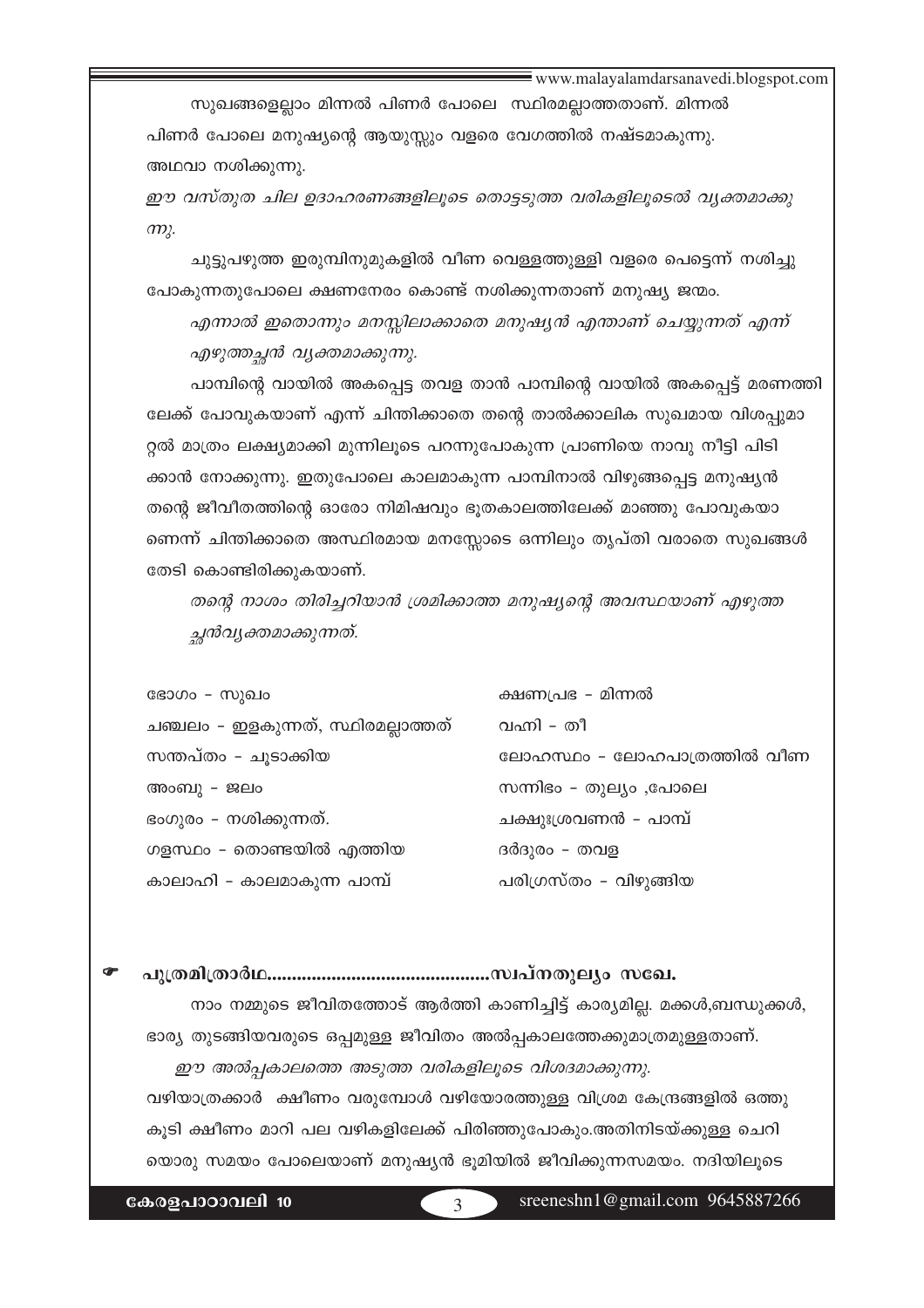www.malayalamdarsanavedi.blogspot.com

ഒഴുകി വരുന്ന മരക്കഷ്ണങ്ങൾ നദിയുടെ ഒഴുക്കു കുറയുമ്പോൾ ഒരിടത്ത് അടിഞ്ഞു കൂടുകയും ഒഴുക്കു കൂടുമ്പോൾ പല വഴിക്ക് പിരിഞ്ഞു പോവുകയും ചെയ്യും. ഒഴുക്കു കുറഞ്ഞ് അവ ഒത്തു കൂടിയ ആ ചെറിയ സമയവും സത്രത്തിൽ വഴിയാത്രക്കാർ ഒത്തു കൂടിയ ചെറിയ സമയവും പ്രപഞ്ചത്തിന്റെ സമയത്തിനു മുന്നിൽ എത്രയോ തുച്ഛമാ ണ്.ഈ ഭൂമിയിലെ നമ്മുടെ കൂടിച്ചേരൽ അത്രയും ചെറിയ സമയത്തേക്കുള്ളതും അസ്ഥിരവുമാണ്. (ഇതെല്ലാം മറന്ന് ഉള്ള ജീവിതം കോപത്താൽ നിറച്ച് പലതും വെട്ടി പ്പിടിച്ച് ആർത്തി പൂണ്ട് നശിപ്പിക്കേണ്ടില്ല എന്നതാണ് ഇതിന്റെ പൊരുൾ)

ഐശ്വര്യം പോലും മനുഷ്യനിൽ സ്ഥിരമായി നിൽക്കുതല്ല.പിന്നെ യൗവ്വനത്തിന്റെ കാര്യം പ്രത്യേകിച്ച് പറയേണ്ടതില്ലല്ലോ ? യൗവ്വനവും മനുഷ്യനിൽ സ്ഥിരമായി നിൽക്കു ന്നതല്ല. സ്ഥ്പനം പോലെ സുന്ദരമായ ഭാര്യയോടൊപ്പമുള്ള ജീവിതവും മനുഷ്യനെ സംബന്ധിച്ച് അൽപ്പകാലത്തെ ആയുസ്സ് മാത്രമുള്ളതാണ് എന്ന് ലക്ഷ്മണാ നീ മനസ്സി ലാക്കുക.സ്നേഹം തുടങ്ങിയ വികാരങ്ങൾ നിറഞ്ഞ ലൗകിക ജീവിതം മൊത്തമായെ ടുത്ത് ചിന്തിച്ചാൽ സ്വപ്നതുല്യമാണ് എന്ന് രാമൻ പറയുന്നു.

| പാന്ഥർ – വഴിയാത്രക്കാർ | താന്തർ - ദുഃഖിതർ |
|------------------------|------------------|
| വിയോഗം - വേർപാട്       | നദ്യാ– നദിയിലൂടെ |

ദേഹത്തെ അടിസ്ഥാനമാക്കി അഹങ്കാരം കാണിക്കുന്ന മനുഷ്യൻ തന്റെ ശരീരത്തെ മുൻ നിർത്തി ഈ ശരീരമാണ് വലുതെന്ന് വിചാരിച്ച് അഹങ്കാരത്താൽ ഞാൻ ബ്രാഹ്മണ നാണ്,രാജാവാണ്, ശ്രേഷ്ഠനാണ് എന്നെല്ലാം ആവർത്തിച്ചാവർത്തിച്ച് പറയുന്നു. ഇങ്ങനെ പറഞ്ഞു നടക്കുന്നവരുടെയെല്ലാം ശരീരത്തിന് ഒടുക്കം സംഭവിക്കുന്നത് ഒന്നു കിൽ അവരുടെ ശരീരം ജന്തുക്കൾ ഭക്ഷിച്ച് അവയുടെ വിസർജ്ജ്യമായി പോവുകയോ അല്ലെങ്കിൽ ഈ ശരീരം വെന്തു വെണ്ണീറായി പോവുകയോ മണ്ണിൽ കിടന്ന് കൃമിയരിച്ചു പോവുകയോ മോത്രമാണ്. അതുകൊണ്ടു തന്നെ ഇത്തരത്തിൽ പലവിധത്തിൽ നശിക്കാ നിടയുള്ള നമ്മുടെ ശരീരത്തെ മുൻനിർത്തിയുള്ള അഹങ്കാരം യുക്തിയുള്ളതല്ല.

തൊലി,മാംസം,രക്തം,അസ്ഥി,മലം,മൂത്രം,ബീജം ഇവയെല്ലാം കൂടിച്ചേർന്നുള്ള മനുഷ്യ ജീവിതം മണ്ണ്,വെള്ളം,തീ,വായു,ആകാശം തുടങ്ങിയ പഞ്ചഭൂതങ്ങളാൽ നിർമ്മി തമാണ്.മായാമയമായതും എപ്പോഴും മാറ്റങ്ങളുണ്ടായി കൊണ്ടിരിക്കുന്നതുമായ ഈ ശരീരം വികാര പൂർണവും സ്ഥിരമല്ലാത്തതുമാണ്. അത്തരമൊന്നിനു മുകളിൽ വൈകാ രികമായി അടിമപ്പെടുന്നതു ശരിയല്ല..

ശരീരത്താലുള്ള അഭിമാനം നിമിത്തമുണ്ടായ മോഹത്താൽ ഈ ലോകത്തെ കത്തിച്ചു ചാമ്പലാക്കാൻ നീ നിന്റെ മനസ്സിൽ വിചാരിച്ചത് നിന്റെ അറിവില്ലായ്മ കൊണ്ടാ ണെന്ന് ലക്ഷ്മണാ നീ മനസ്സിലാക്കണം.

എല്ലാ ദോഷങ്ങളും സ്വന്തം ദേഹത്തിലുള്ള അഭിമാനത്തിൽ നിന്നുണ്ടാവുന്ന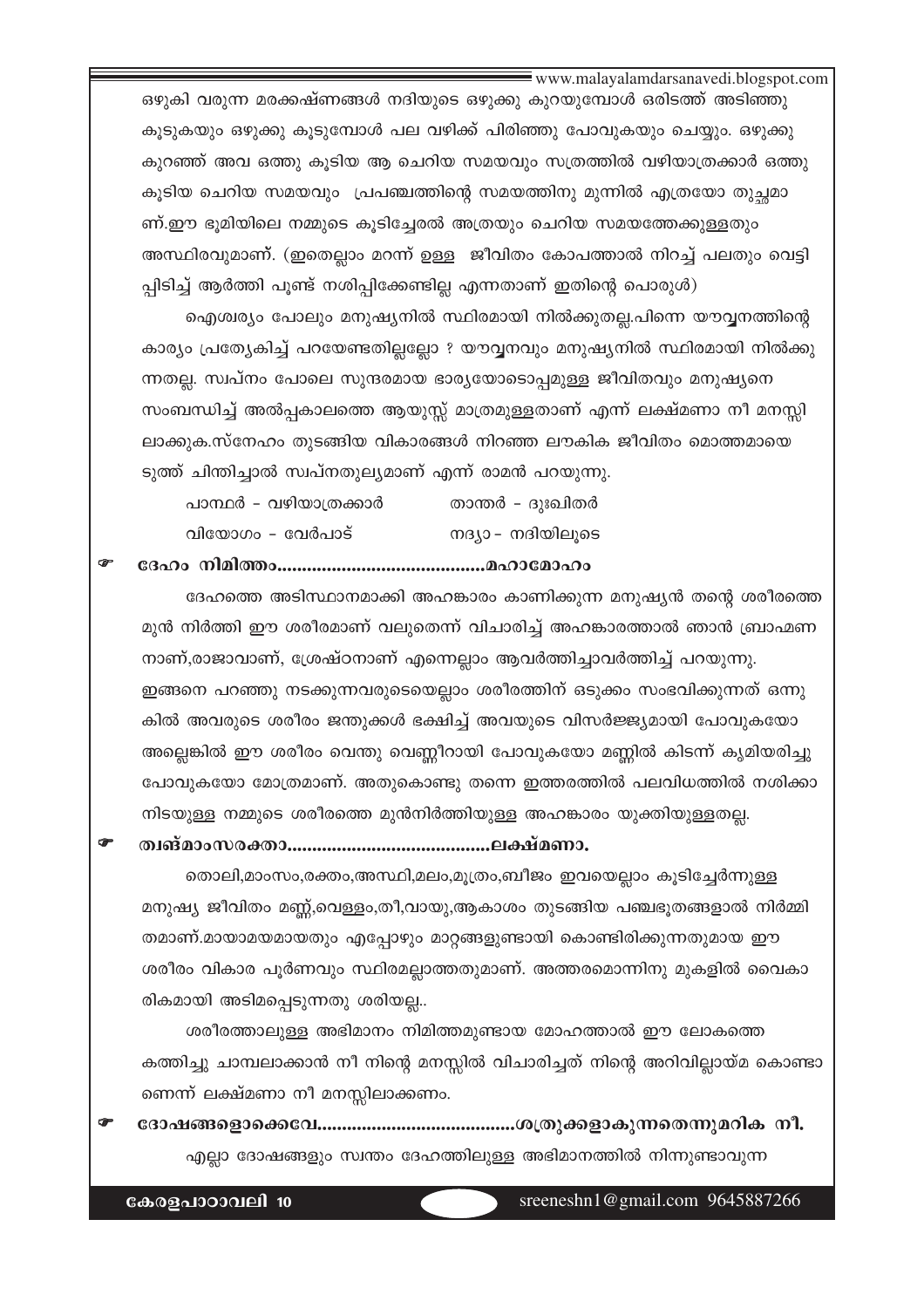www.malayalamdarsanayedi.blogspot.com

കോപം കാരണമാണ് ഉണ്ടാകുന്നത്. ഞാൻ എന്നത് ശരീരമാണ് എന്ന ബുദ്ധി മനു ഷ്യരിൽ ഉണ്ടാക്കുന്നത് ആഗ്രഹങ്ങൾക്കെല്ലാം കാരണമായ വിദ്യയില്ലായ്മയാണ്. യഥാർഥത്തിൽ ഞാൻ എന്നത് ആത്മാവാണെന്ന് നാം തിരിച്ചറിയുന്നത് ആഗ്രഹ നശിപ്പിക്കുന്ന അറിവ് നേടുന്നതോടു കൂടിയാണ്. ലൗകിക ജീവി ങ്ങളെയെല്ലാം തത്തിലെ എല്ലാ ദുഃഖങ്ങൾക്കും കാരണം വിദൃയില്ലായ്മയും അതിനെ ഇല്ലാതാക്കു ന്നത് നാം നേടുന്ന വിദൃയുമാണ്. അതിനാൽ നിങ്ങൾ മോക്ഷം ആഗ്രഹിക്കുന്നു വെങ്കിൽ ഏകാഗ്രമായ മനസ്സോടെവിദ്യ അഭ്യസിക്കണം. അങ്ങനെ നിങ്ങൾ വിദ്യ അഭ്യസിച്ചാൽ നിങ്ങളുടെ ചിന്തകൾക്കു മുന്നിൽ കാമം, ക്രോധം,ലോഭം, മോഹം തുട ങ്ങിയവയെല്ലാം നിങ്ങളുടെ ശത്രുക്കളായി തീരും. വിദ്യയില്ലെങ്കിൽ ഇതെല്ലാം നിങ്ങളുടെ ജീവിതത്തിന്റെ ഭാഗമായിത്തീരുമെന്ന താണ് ഇതിന്റെ സാരം.

#### മുക്തിക്കു വിഘ്നം...............................ബുധജനം

നമ്മുടെ മോക്ഷത്തിന് തടസ്സം സൃഷ്ടിക്കാൻ കാമം, ക്രോധം, മോഹം, ലോഭം തുടങ്ങിയവയിൽ ഏറ്റവും ശക്തിയുള്ളത് ക്രോധത്തിനാണ്. ക്രോധം അഥവാ ദേഷ്യം കാരണം മനുഷ്യൻ അവന്റെ അച്ചൻ, അമ്മ, സഹോദരങ്ങൾ , ബന്ധുക്കൾ, ഭാര്യ എന്നിവരെയെല്ലാം കൊന്നുകളയുന്നു. ക്രോധം കാരണം പിന്നീട് മനഃപ്രയാസം മാത്ര മാണ് ഉണ്ടാകുക.ക്രോധം മനുഷ്യനെ ലൗകിക ദുഃഖങ്ങളുമായി ബന്ധിപ്പിക്കുന്നു.തീർച്ച യായും ക്രോധമാണ് ധർമ്മത്തെ ക്ഷയിപ്പിക്കുന്നത്. അതുകൊണ്ട് ബുദ്ധിയുള്ള ജനത ക്രോധം ഉപേക്ഷിക്കണം എന്ന് എഴുത്തച്ഛൻ പറയുന്നു.



## 1.ലക്ഷ്മണന്റെ ശ്രമം പരാജയമാണെന്ന് രാമൻ വ്യക്തമാക്കുന്നതെന്തുകൊണ്ട് ? സുചന−

രാജ്യം,ദേഹം,വിശ്വം,ധാന്യം,ധനം ഇവ നശിക്കുന്നു.അഥവാ ഇവ സ്ഥിരമായി നിൽക്കു ന്നതല്ല.ഇങ്ങനെ നശ്വരമായൊരു കാര്യത്തിനുവേണ്ടിയുള്ള പ്രയത്നം വെറുതെയാണ്.

#### 

കോപാന്ധനായ ലക്ഷ്മണനെ സമചിത്തനാക്കുന്നതിന് അങ്ങേയറ്റം മനശാസ്ത്ര പരമായ സമീപനമാണ് ശ്രീരാമൻ സ്വീകരിക്കുന്നത്. ഈ പ്രസ്താവനയോട് നിങ്ങൾ യോജിക്കുന്നുണ്ടോ ? തന്നിരിക്കുന്ന ഭാഗം വിശകലനം ചെയ്ത് സ്വാഭിപ്രായം കുറി  $\partial \Theta$ ) $\partial \Theta$ .

–മത്സര ബുദ്ധിക്കടിമപ്പെട്ടവനും സമചിത്തതനഷ്ടപ്പെട്ടവനും വൈകാരികമായി പ്രശ്ന ങ്ങളെ കാണുന്നവനുമാണ് ലക്ഷ്മണൻ. അങ്ങനെയുള്ള ലക്ഷ്മണനെ വത്സ,സൗമി ത്രേ,കുമാരാ എന്നിങ്ങനെയാണ് രാമൻ സംബോധനചെയ്യുന്നത്. ഈ വാക്കുകൾ ഏറെ

കേരളപാഠാവലി 10

 $\overline{5}$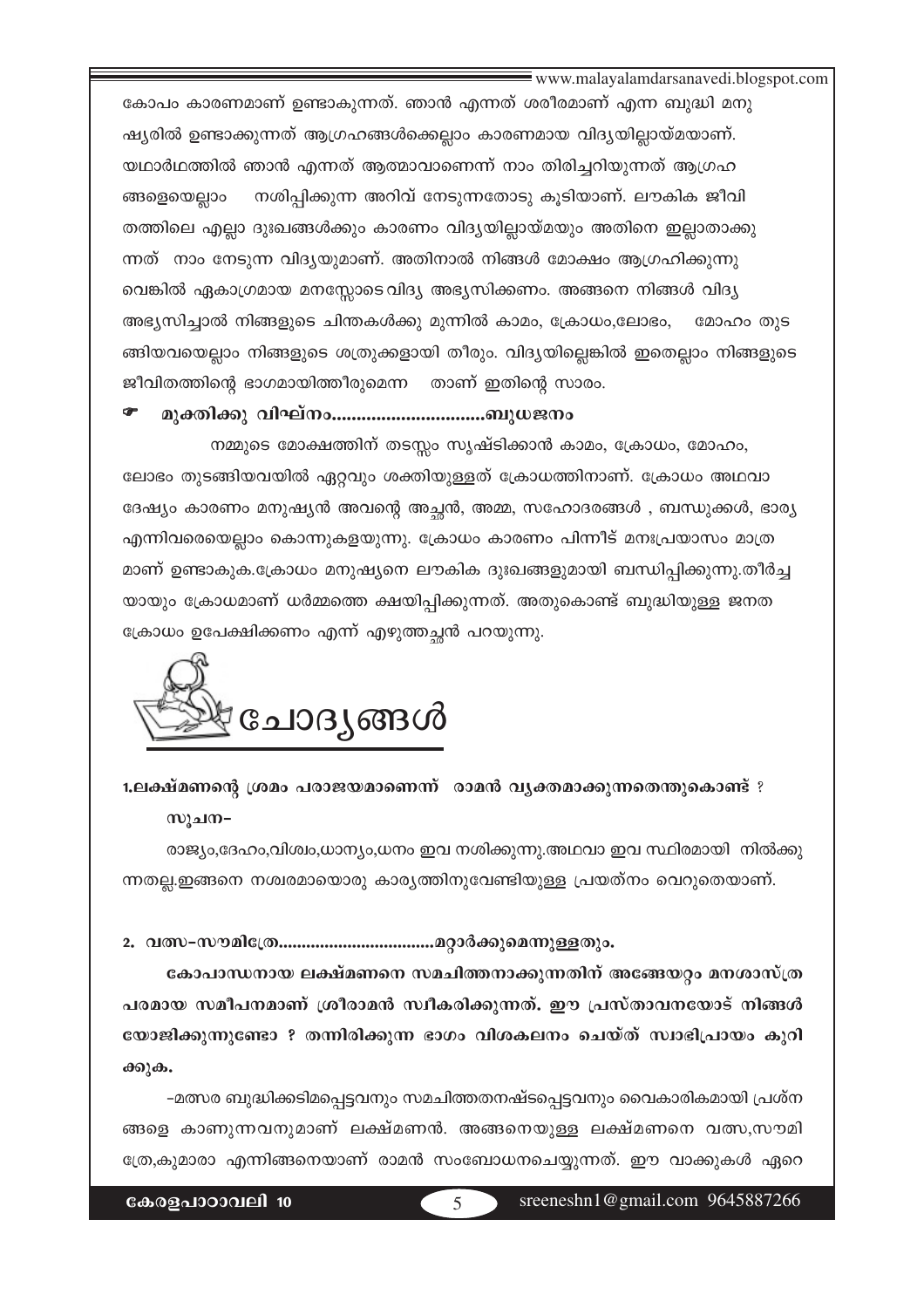www.malayalamdarsanavedi.blogspot.com

(ശദ്ധേയമാണ്. വാത്സല്യമുള്ളവനേ എന്ന വിളി സ്നേഹത്തോടെയുള്ളതാണ്. കൗമാരപ്രായ ത്തിലുള്ളവനേ എന്നത് കൗമാരത്തിന്റെ എടുത്തു ചാട്ടം സൂചിപ്പിക്കുന്നു. സുമിത്രയുടെ പുത്രാ എന്ന വിളി സുമിത്രയെപ്പോലെ ബഹുമാനൃയായ ഒരമ്മയുടെ മകനാണ് താൻ എന്ന ചിന്ത ലക്ഷ്മണനിൽ സൃഷ്ടിക്കും. അതിനാൽ കോപിഷ്ഠനായി വരുന്ന ലക്ഷ്മണനെ ഈ വാക്കു കൾ കീഴടക്കും. മാത്രമല്ല നിന്നോളം എന്നെ സ്നേഹിക്കുന്ന മറ്റൊരാളില്ല എന്ന വാചകം ലക്ഷ്മ ണനെ സംബന്ധിച്ച് രാമൻ നൽകുന്ന മികച്ച അംഗീകാരമാണ്. നീ വിചാരിച്ചാൽ എല്ലാം സാധിക്കും എന്നുകൂടി പറയുമ്പോൾ രാമന്റെ വാക്കുകൾക്കും നൽകുന്ന പരിഗണനയ്ക്കും മുന്നിൽ ലക്ഷ്മ ണന് കീഴടങ്ങാതിരിക്കാൻ കഴിയില്ല. അതു കൊണ്ട് തന്നെയാണ് ലക്ഷ്മണൻ സംസാരിച്ച് തുട ങ്ങുന്നതിന് മുന്നേ രാമൻ തന്റെ വാക്കുകൾ ആരംഭിച്ചത്. അതിലൂടെ ലക്ഷ്മണന്റെ കോപത്തെ തണുപ്പിക്കാം എന്ന് രാമൻ മനസ്സിലാക്കുന്നു. ഇതിലൂടെ രാമന്റെ സംഭാഷണം മനഃശാസ്ത്രപര മാണെന്ന് പറയാം.

#### **3. h'-˛-ku-an-t{X Ipam-cm......................................-hm°p-Iƒ**

്രരീരാമൻ ലക്ഷ്മണനെ സംബോധന ചെയ്യാൻ ഉപയോഗിക്കുന്ന പദങ്ങളുടെ സവിശേഷ തകൾ വൃക്തമാക്കുക.

വാത്സല്യമുള്ളവനേ, കൗമാരപ്രായത്തിലുള്ളവനേ(കൗമാരത്തിന്റെ എടുത്തു ചാട്ടം സൂചിപ്പിക്കാൻ  $\boldsymbol{p}$ ങ്ങനെ വിളിക്കുന്നു)സുമിത്രയുടെ പുത്രാ $($  സുമിത്രയെപ്പോലെ ബഹുമാനൃയായ ഒരമ്മയുടെ മകൻ) എന്നിങ്ങനെ ലളിതമായ ഭാഷയിലുള്ള സ്നേഹപൂർണമായ സംബോധന ശ്രദ്ധേയമാ ണ്. മാത്രമല്ല സംബോധനയിലെ മിതത്വം ലക്ഷ്മണനെ സ്വാധീനിക്കാൻ പര്യാപ്തവുമാണ്.

#### 4. നിന്നുടെ തത്ത്വമറിഞ്ഞിരിക്കുന്നതു

മുന്നമേ ഞാനെടോ - രാമൻ ലക്ഷ്മണനോട് പറയുന്ന വാക്കുകളിലെ തത്ത്വമെന്തായിരി ക്കാം. നിങ്ങളുടെ അഭിപ്രായം സമർത്ഥിക്കുക.

എഴുത്തച്ഛന്റെ അദ്ധ്യാത്മരാമായണം കിളിപ്പാട്ടിലെ അയോദ്ധ്യാകാണ്ഡത്തിൽ നിന്നുമെ ടുത്തതാണ് *ലക്ഷ്മണ സാന്ത്വനം* എന്ന പാഠഭാഗം.ദശരഥന്റെ ആവശ്യപ്രകാരം രാജ്യമോഹം ഉപേക്ഷിച്ച് കാട്ടിലേക്ക് പോകാൻ ജ്യേഷ്ഠൻ തയ്യാറായ വാർത്തയറിഞ്ഞ് കുപിതനായെത്തുന്ന ലക്ഷ്മണനെ രാമൻ സാന്ത്വനിപ്പിക്കാൻ ശ്രമിക്കുന്നു.ജ്യേഷ്ഠനായ തനിക്ക് രാജ്യാവകാശം നഷ്ട പ്പെട്ടതിനുള്ള കോപമായിരിക്കാം ലക്ഷ്മണന്റെ പ്രകോപനത്തിന് കാരണം എന്ന് ലക്ഷ്മണന്റെ വരവിൽ നിന്നും രാമൻ മനസ്സിലാക്കുന്നു.രാമലക്ഷ്മണൻമാർ സഹോദരൻമാർ എന്നതിലു പരിയായുള്ള ബന്ധം സൂക്ഷിക്കുന്നതുകൊണ്ട് ലക്ഷ്മണന്റെ മനസ്സറിയാൻ രാമന് വളരെ വേഗം കഴിയും.തനിക്കുവേണ്ടി എന്തും ചെയ്യുവാനുള്ളത്രയും സ്നേഹവാത്സല്യങ്ങൾ ലക്ഷ്മണന്  $\infty$ നോട് ഉണ്ട് എന്ന് രാമന് അറിയാം.

അതുമാത്രമല്ല മഹാവിഷ്ണുവിന്റെ അവതാരമാണ് രാമൻ. വിഷ്ണുവിന്റെ മെത്തയായ അനന്തനാണ് ലക്ഷ്മണനായി അവതാരമെടുത്തത്.ഈ യാഥാർത്ഥ്യം അഥവാ തത്ത്വമറിയാം എന്നു കൂടിയാവാം രാമൻ ലക്ഷ്മണനോട് പറയുന്നത്.ലക്ഷ്മണന് അസാധൃമായിട്ട് ഒന്നും

6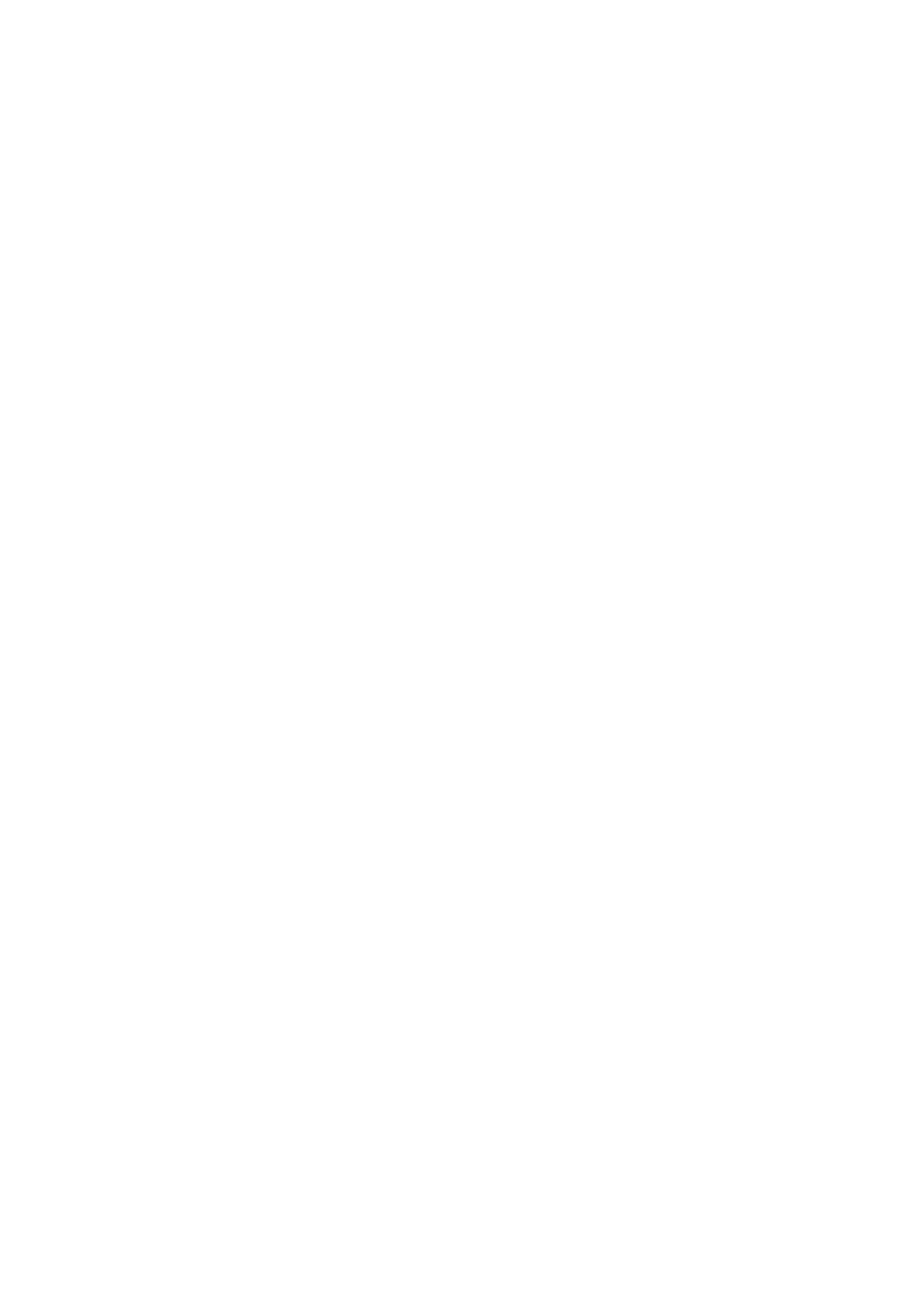www.malayalamdarsanavedi.blogspot.com

അർത്ഥപൂർണമായ മൗനങ്ങളാണ് കഥയുടെ ഭംഗി. വിലയിരുത്തുക. ആശയവിനിമയത്തിന് വിവിധ മാർഗ്ഗങ്ങളുണ്ട്.ഭാഷ ഇതിനുള്ള ശക്തമായ ഉപാധിയാണ്.ഭാവതീവ്രമായ ആവിഷ്കാരത്തിൽ ഭാഷയുടെ സൂക്ഷ്മമായ പ്രയോഗത്തിന്റെ അംശങ്ങളുണ്ട്.കൊച്ചു കൊച്ചു വാക്കുകൾ,വാകൃങ്ങൾ എന്നിവയിലൂടെ ആവിഷ്കരിക്കുന്ന തീവ്ര ഭാവങ്ങൾ ആഖ്യാനകലയുടെ മികവാണ്.ഒ.വി.വിജയന്റെ രചനകളിൽ വാചാലമാകുന്ന മൗനങ്ങളുടെ അവതരണങ്ങൾ ഏറെയുണ്ട്.തീവണ്ടി ആപ്പീസിലേക്കുള്ള വെള്ളായിയപ്പന്റെ യാത്രക്കിടയിൽ കുട്ട്യസ്സൻ മാപ്പിളയുമായി കണ്ടുമുട്ടുന്നു. വെള്ളായിയേ എന്ന അയാളുടെ വിളിയിലും മരയ്ക്കാരേ - എന്ന വെള്ളായിയപ്പന്റെ മറു വിളിയിലും ദീർഘങ്ങളും സമ്പന്നങ്ങളുമായ സംഭാഷണ പരമ്പരകൾ അടങ്ങിയത് വെള്ളായിയപ്പനും കുട്ട്യസ്സൻ മാപ്പിളയും അറിഞ്ഞു.കുട്ട്യസ്സൻ മാപ്പിളയുടെ വിളിയിൽ വെള്ളായിയപ്പനോടുള്ള കരുണ നിറയുന്നുണ്ട്. വെള്ളായിയപ്പന്റെ മറുവിളിയിൽ അയാളുടെ നിസ്സഹായതയും. ഇതു തന്നെയാണ് നീലി മണ്ണാത്തി വിളിക്കുമ്പോഴും സംഭവിക്കുന്നത്. പറയാതെ പറയുന്ന ഇത്തരം മൗനങ്ങളാണ് കഥയുടെ ആഖ്യാന മികവിന്റെ സാക്ഷ്യപത്രങ്ങൾ. ജയിലിലെത്തിയ വെള്ളായിയപ്പന്റെ മകനേ എന്ന വിളിയിലും അപ്പാ,എന്ന മറുവിളിയിലും സാന്ദ്രമായ ദുഃഖത്തിന്റെ മൂർത്തഭാവങ്ങളാണ് ആവിഷ്കരിക്കുന്നത്. വെള്ളായിയപ്പന്റെ അന്തർ സംഘർഷങ്ങൾ ഇവിടെയെല്ലാം തെളിയുന്നുണ്ട്.

## 8. കണ്ടുണ്ണി ജയിലിലായത് സ്വന്തം ഗ്രാമത്തിന് വേണ്ടിയാണ് എന്ന് സംശയിക്കാവുന്ന സന്ദർഭമേത്? വൃക്തമാക്കുക.

വെള്ളായിയപ്പന്റെ കണ്ണൂരിലേക്കുള്ളയാത്ര ഏറെ മിഴിവോടെയാണ് കഥയിൽ അവതരിപ്പിച്ചിരിക്കുന്നത്. വെള്ളായിയപ്പൻ യാത്ര പുറപ്പെടുമ്പോൾ വീട്ടിൽ നിന്നും കൂട്ട നിലവിളി ഉയരുന്നുണ്ട്. വീടിനടുത്തുള്ള അമ്മിണിയുടെ വീട്ടിലും അതിനുമപ്പുറത്ത് മുത്തുരാവുത്തന്റെ വീട്ടിലും ആളുകൾ ഈ ദുഃഖത്തോട് കൂട്ടുചേരുന്നു. ആ വീടുകൾക്കപ്പുറത്ത് പാഴുതറയിലെ അൻപതിൽ ചില്വാനം കുടിലുകളിലത്രയും ഈ വിഷാദവും സഹാനുഭൂതിയും നിറഞ്ഞു. വെള്ളായിയപ്പൻ കണ്ണൂരിലേക്ക് പോവുകയാണ്.വെള്ളായിയപ്പന്റെ കൂടെ തീവണ്ടി കേറാൻ പണമുണ്ടായിരുന്നെങ്കിൽ അമ്മിണിയേടത്തിയും മുത്തുവണ്ണനും നാകേലച്ചനും കോമ്പി പൂശാരിയും പിന്നെ പാഴുതറയിലുള്ളവരത്രയും തന്നെ കണ്ണൂരിലേക്ക് പോകുമായിരുന്നു.കുട്ടൃസ്സൻ മാപ്പിളയുടെയും നീലിയു ടെയും നിസ്സഹായത നിറഞ്ഞ വിളികളും ആ ഗ്രാമത്തിന്റേതുതന്നെയായിരു ന്നു. ഈ ദുഃഖം ഇത്രയും പേരിലേക്ക് പടരണമെങ്കിൽ കണ്ടുണ്ണി അവർക്കെല്ലാം പ്രിയങ്കരനായിരുന്നിരിക്കാം.ഒരുപക്ഷെ ഇവർക്കെല്ലാം വേണ്ടിയായിരിക്കാം കണ്ടുണ്ണി ജയിലിലേക്ക് പോയത്.കണ്ണൂരിലേക്കുള്ള തീവണ്ടിയാത്ര പാഴുതറ എന്ന ഗ്രാമത്തിനു വേണ്ടിയായിരുന്നുവെന്ന് തോന്നും എന്ന് കഥാകൃത്ത് എഴുതുമ്പോൾ ഗ്രാമത്തിന്റെ ദുഃഖം തന്നെയാണ് ഇത് എന്ന് ഉറപ്പിക്കാം.

## 9. പുഴയുടെ നടുക്കെത്തിയപ്പോൾ വെള്ളായിയപ്പന് ഉണ്ടായ അനുഭവങ്ങൾ എന്തെല്ലാം ? വിശദമാക്കുക.

വെള്ളായിയപ്പൻ വെട്ടുവഴിയിലൂടെ നടന്ന് പുഴയിലേക്കിറങ്ങി പുഴ കടന്ന് മേട് കയറിയാൽ പിന്നെ തീവണ്ടിയാപ്പീസിലേക്കുള്ള വഴിയാണ്. പുഴമണലിൽ നിന്ന് വെള്ളായിയപ്പൻ പുഴവെള്ളത്തിലേക്കിറങ്ങി.കാൽവണ്ണയെ തഴുകി ക്കൊണ്ട്,പരൽ മീനുകളെ പേറിക്കൊണ്ട് പുഴ ഒഴുകി.പുഴയുടെ നടുക്കെത്തിയപ്പോൾ കുളിയുടെ അനുഭവം വെള്ളായിയപ്പനെ തളർത്തി.അപ്പന്റെ ശവത്തെ കുളിപ്പിച്ചതും മകനെ അവന്റെ കുട്ടിക്കാലത്ത് കുളത്തിൽ കുളിപ്പിച്ചതുമെല്ലാം ഇളം ചൂടുള്ള വെള്ളം വെള്ളായിയപ്പനെ ഓർമിപ്പിച്ചു.പുഴകടന്ന് അപ്പുറത്തെ മേട് കയറുവോളം വെള്ളായിയപ്പൻ ഈ അനുഭവങ്ങളൊക്കെ ഓർത്തുകൊണ്ടേയിരുന്നു.

10. "ഈ പുലർച്ചെ ആരാ വരാമ്പറഞ്ഞത് പാറാവുകാരൻ പരുക്കനായി പറഞ്ഞു.